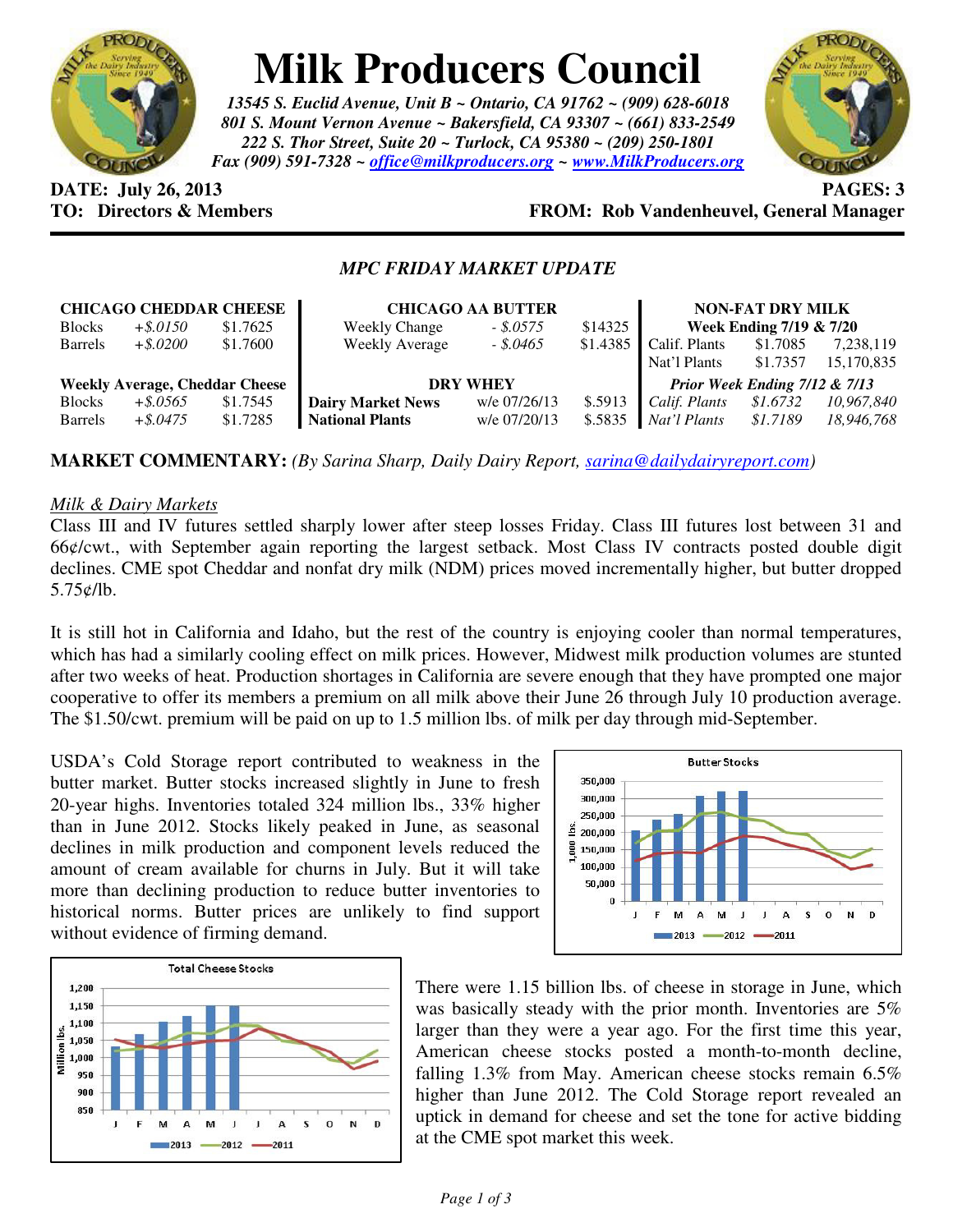Chinese milk powder imports in June totaled 32,679 metric tons (MT), the lowest volume in eight months. This was 8% lower than a year ago. The slowdown is likely due to higher prices and decreased supplies available from New Zealand, China's preferred supplier. New Zealand's dairy product exports were 18% lower in the second quarter than in the same period in 2012. For the first half of the year, Chinese imports of skim milk powder (SMP) are 20% lower than in 2012, but whole milk powder (WMP) imports are up 47%.



With New Zealand dairy product sales restricted due to the drought and a seasonal lull in production, the U.S. made considerable inroads into the Chinese market. U.S. SMP exports of 3,964 MT represent 31% of total Chinese SMP imports, the U.S.'s largest share of that market in two years. Europe exported record volumes of dairy products to China in May, but total European dairy product exports were 9% lower than a year ago.

Chinese whey imports remained strong. June imports of 38,853 MT were 3% higher than May and 37% higher than a year ago. Year to date Chinese whey imports are up 9% from the first half of2012.



The California Weighted Average Price for NDM topped \$1.70/lb. for the first time since 2008. It averaged \$1.7085, up  $3.53\phi$  from the prior week. Sales volume waned.

Dairy producers culled 220,000 cows in June, according to USDA's Livestock Slaughter report. June dairy cow slaughter was 8.3% lower than May on a daily average basis and 3.9% lower than the prior year. For the week ending July 13, dairy cow slaughter totaled 56,572 head, down 0.7% from a year ago. Year to date slaughter is 3.4% higher than a year ago.

For the past year, high feed costs and strong beef prices have

encouraged dairy producers to cull aggressively. Forced liquidations have also increased slaughter volumes, particularly in California. The cull rate from July 2012 to June 2013 was 5.8% higher than in the previous 12 months. Now the dairy herd is young and healthy and producers face the promise of much lower feed costs and stronger profit margins. In the months to come, slaughter rates will likely continue to fall from recent high levels.

#### *Grain and Hay Markets*

As corn prices move lower, feeder cattle prices are moving higher. Prices for Holstein steer calves at the Overland Stockyard monthly feeder sale were generally \$12-\$15/cwt. higher than the June auction. There were plenty of willing buyers and all lots were sold, which was not the case at the May and June auctions. Cattle supplies are tight and beef prices will likely remain at historically high levels. Dairy producers could continue to enjoy higher than normal revenue from the sale of cull cows and bull and steer calves.

Basis prices for corn, soybeans and soybean meal remain at historically high levels, but this week they finally showed some signs of capitulation. The soybean basis was particularly weak, and both soybeans and soybean meal futures responded with precipitous declines. August soybean meal futures settled limit down on Wednesday and Thursday, losing \$20/ton in each session. They shed 11% of their value over the course of the week. Soybean futures closed 10% lower, marking their worst week since September 2009.

It is unusually early for a decline in the basis, as this is usually caused by harvest pressure. Some of the weakness was spurred by unconfirmed rumors that China will release up to three million MT of soybeans from reserve